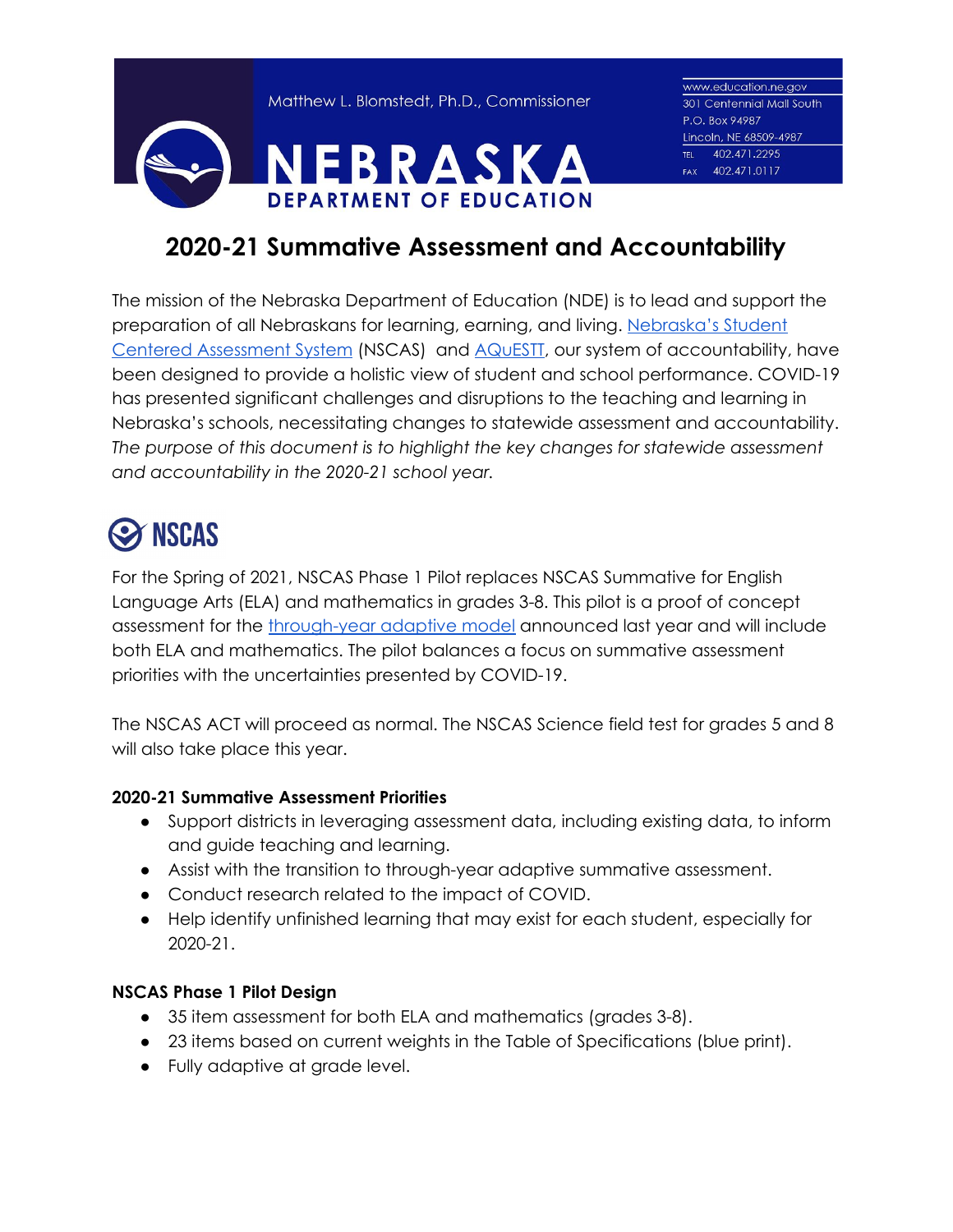- Seven field-test items to produce additional content for through-year adaptive item banks.
- Five MAP Growth items to assist in understanding the relationship between NSCAS and MAP Growth.

#### **Pilot Rationale**

- The fully adaptive computer adaptive test (CAT) version allows for the quickest transition to through-year assessment.
- Estimated to take most students about half the time of NSCAS Summative.
- Uses Nebraska's content area standards and blueprint.
- If districts utilize the Fall and Winter MAP Growth tests, this approach will create a similar experience to the through-year adaptive assessment.

#### **Pilot Details**

- There will be no public reporting or individual student reports (ISRs) for parents.
- The NDE and NWEA continue to discuss what data can be provided to schools and districts.
- The NDE and NWEA are determining additional details that will be provided later this fall.

More information on assessment in the 2020-21 school year can be found on the Launch Nebraska site [here.](https://www.launchne.com/wp-content/uploads/2020/07/Guidance-for-Assessment_7.23.2020.docx) Please contact Dr. Jeremy Heneger, Director of Statewide Assessment at [jeremy.heneger@nebraska.gov](mailto:jeremy.heneger@nebraska.gov) with further questions.

## **AQUESTT**

AQuESTT classifications and designations are one way to signal specific areas for school improvement. They also tell the NDE and ESUs how best to target specific supports. However, the **NDE is recommending that no new classifications and designations be implemented for the 2020-21 school year** for the following reasons:

- Changing nature of NSCAS Summative (movement to through-year adaptive)
- COVID impact on 2019-2020:
	- Lack scores for AQuESTT Growth and Improvement Calculation
	- Lack scores for spring 2021 Science field test.
- COVID Uncertainty on 2020-2021:
	- Likely unable to remotely test students
	- Uncertainty of impacts on teaching & learning.
	- Mixture of remote, in-person, and hybrid learning.